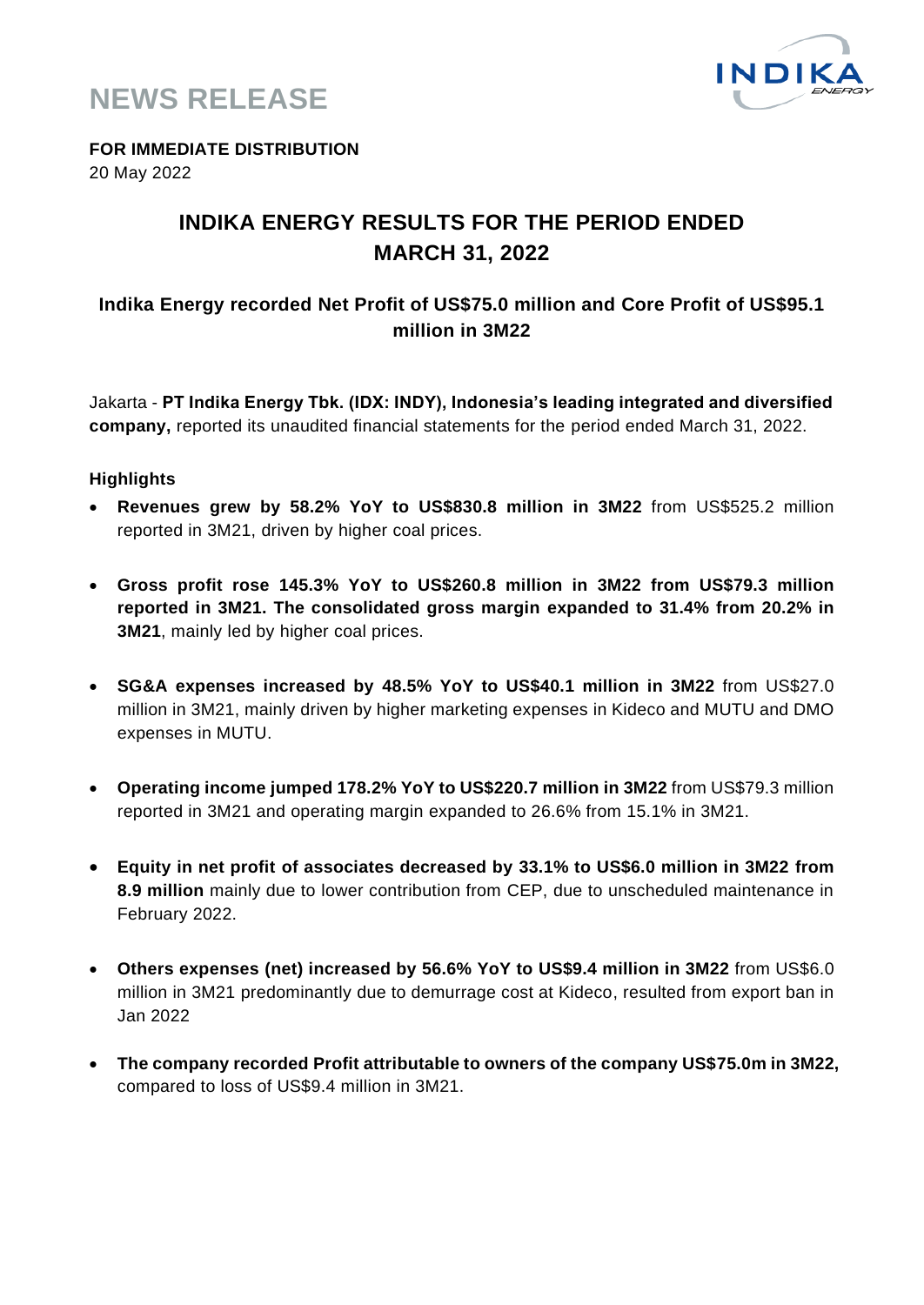

• **Core Profit\* of US\$95.1 million reported in 3M22**, a significant jumped (+638.8% YoY) from US\$12.6 million reported in 3M21.

- **Adjusted EBITDA totalled US\$233.8 million for the period ending March 31, 2022,**  compared to US\$141.9 million in the same period previous year.
- **Cash, Cash Equivalents and Other Financial Assets at end of March 2022 stood at US\$1,125.3 million.**
- **Capex spending during 3M22 was US\$4.4 million,** including for Kideco of US\$1.1 million, Interport of US\$1.0 million and Indika Resources US\$0.3 million. **In addition to Capex, the company spent US\$36.1 million for the new investment in 3M22** which majority allocated for Awakmas of US\$22 million

Upon signing of term sheet between the Company and buyer for divestment of the Company's 69.8% ownership in Petrosea in October 2021, based on PSAK 58, profit and loss of Petrosea are no longer presented in financial statement of the Company for the period ended March 31, 2022. All of the assets and liabilities of Petrosea are classified as held for sale and are presented separately from asset and liabilities in the consolidated statement of financial position as of March 31, 2022.

*<sup>\*)</sup> Core Profit (Loss) is defined as net profit (loss) attributable to Owners of the Company for the year excluding: 1) Provision for contingent liability related to acquisition of additional shares in Kideco; 2) amortization intangible assets of Kideco and MUTU; 3) realized and unrealized loss from discontinued operation plus gain on Petrosea refloat*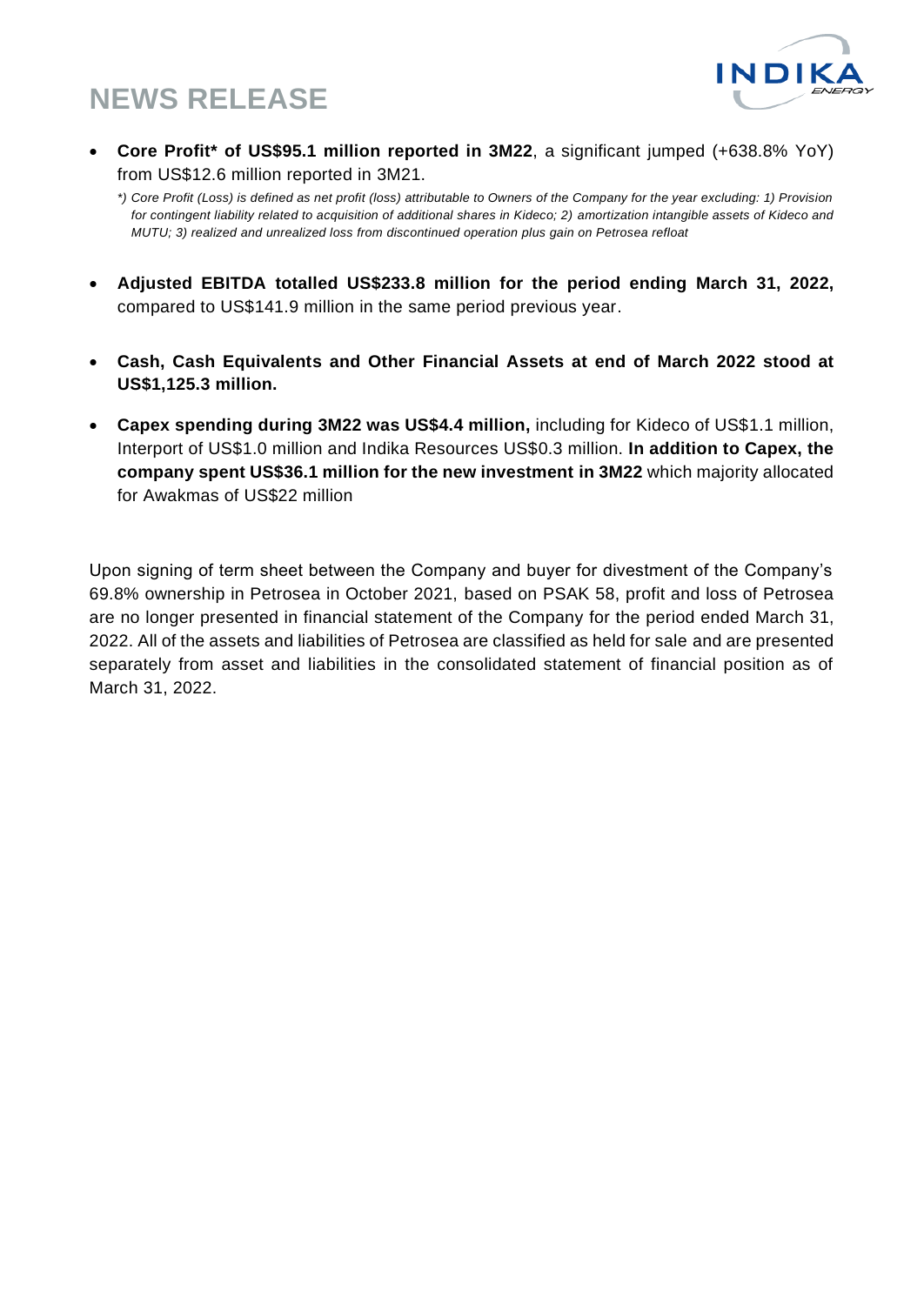

#### **PT Indika Energy Tbk.**

| <b>Descriptions</b>                                                                                           | 3M22             | 3M21             | YoY                  | 4Q21             | QoQ                  |
|---------------------------------------------------------------------------------------------------------------|------------------|------------------|----------------------|------------------|----------------------|
| (in USD mn)<br><b>Total revenues</b>                                                                          |                  | 525.2            |                      |                  |                      |
| Kideco                                                                                                        | 830.8<br>564.6   | 414.9            | 58.2%<br>36.1%       | 1,076.4<br>710.8 | $-22.8%$<br>$-20.6%$ |
| <b>Indika Resources</b>                                                                                       | 172.7            | 57.1             | 202.5%               | 196.8            | $-12.2%$             |
|                                                                                                               | 74.2             | 39.2             |                      | 76.5             |                      |
| Tripatra                                                                                                      | 8.4              | 7.1              | 89.2%<br>18.7%       | 7.4              | $-3.0%$<br>13.8%     |
| Interport<br><b>Others</b>                                                                                    | 12.3             | 13.0             | $-5.0%$              | 85.7             | $-85.6%$             |
|                                                                                                               |                  |                  | $-75.6%$             |                  | 97.6%                |
| Elimination<br>Cost of contracts and goods sold                                                               | (1.5)<br>(570.0) | (6.1)<br>(418.9) | 36.1%                | (0.8)<br>(685.1) | $-16.8%$             |
| <b>Gross profit</b>                                                                                           | 260.8            | 106.3            | 145.3%               | 391.4            |                      |
|                                                                                                               |                  |                  |                      |                  | $-33.4%$             |
| Selling, general and administrative expenses                                                                  | (40.1)<br>220.7  | (27.0)<br>79.3   | 48.5%                | (53.2)           | $-24.7%$             |
| <b>Operating profit</b>                                                                                       |                  |                  | 178.2%               | 338.2            | $-34.7%$             |
| Equity in net profit of associates                                                                            | 6.0              | 8.9              | $-33.1%$             | 4.5              | 32.7%                |
| Investment income                                                                                             | 1.2              | 0.6              | 107.4%<br>2.3%       | 0.2              | 583.9%<br>17.9%      |
| Finance cost                                                                                                  | (26.6)           | (26.0)           |                      | (22.5)           |                      |
| Amortization of intangible assets                                                                             | (34.0)           | (33.9)           | 0.3%                 | (34.2)           | $-0.6%$              |
| Final tax                                                                                                     | (2.5)            | (1.5)            | 64.0%                | (0.6)            | 284.9%               |
| Others-net                                                                                                    | (9.4)<br>155.5   | (6.0)<br>21.5    | 56.6%                | (13.2)<br>253.0  | $-28.9%$             |
| Profit (Loss) Income before tax                                                                               |                  |                  | 623.4%               |                  | $-38.6%$             |
| Income tax expense                                                                                            | (70.5)<br>84.9   | (27.1)           | 160.0%               | (135.3)<br>117.7 | $-47.9%$<br>$-27.9%$ |
| Profit (Loss) after tax from continued operation                                                              |                  | (5.6)            | 1606.7%              |                  |                      |
| Profit (Loss) from discontinued operation                                                                     | 0.0<br>84.9      | 2.5              | $-100.0%$<br>2774.1% | (46.0)<br>71.7   | $-100.0%$<br>18.4%   |
| Profit (Loss) for the year/period :                                                                           | 75.0             | (3.2)<br>(9.4)   | 901.6%               | 63.7             | 17.9%                |
| Profit (Loss) attributable to owners of the company<br>Profit (Loss) attributable to non-controlling Interest | 9.9              | 6.2              | 59.8%                | 8.0              | 22.9%                |
| Core Profit (Loss) of the Company                                                                             | 95.1             | 12.6             | 652.1%               | 144.0            | $-34.0%$             |
|                                                                                                               |                  |                  |                      |                  |                      |
| Adjusted EBITDA*                                                                                              | 233.8            | 141.9            | 64.8%                | 393.2            | $-40.5%$             |
| LTM - Adjusted EBITDA*                                                                                        | 1.069.4          | 304.8            | 250.8%               | 346.6            | 208.6%               |
| EPS (USD/share)                                                                                               | 0.0144           | (0.0018)         |                      | 0.0122           |                      |
| Core EPS (USD/share)                                                                                          | 0.0182           | 0.0024           |                      | 0.0276           |                      |
| Gross margin                                                                                                  | 31.4%            | 20.2%            |                      | 36.4%            |                      |
| Operating margin                                                                                              | 26.6%            | 15.1%            |                      | 31.4%            |                      |
| Net margin                                                                                                    | 9.0%             | $-1.8%$          |                      | 5.9%             |                      |
| Core profit margin                                                                                            | 11.4%            | 2.4%             |                      | 13.4%            |                      |
| Adjusted EBITDA Margin                                                                                        | 28.1%            | 27.0%            |                      | 36.5%            |                      |

\* *Includes dividends from associates (last twelve months period ended 31 Mar 2022)*

**The consolidated revenues increased 58.2% YoY to US\$830.8 million in 3M22 from US\$525.2 million in 3M21**\*\*) The higher YoY figures were attributed to higher contribution from Kideco and Indika Resources**:**

*\*\*) All subsidiaries revenue figures are before eliminations*

- a) **Kideco's revenue grew by 36.1% YoY to US\$564.6 million in 3M22,** boosted by higher average selling price (+56.6% YoY). As a result of the export ban in Jan 2022, Kideco could not export for 20 days, hence sales volume decreased by 13.1% YoY. Kideco sold 8.0 MT of coal at ASP of US\$70.8/ton in 3M22 compared to 9.2 MT of coal sold at ASP of US\$45.2/ton in 3M21. In 3M22, Kideco sold 2.6 MT or 32% of sales volume to domestic market, higher than the 25% DMO requirement. Kideco's export sales volume of 5.4MT were dominated by China, Southeast Asia countries, and India with 37%, 15% and 7% of sales volume, respectively.
- b) **Indika Resources' revenue increased by 202.5% YoY to US\$172.7 million in 3M22** from US\$57.1 million in 3M21, driven by higher ASP at MUTU and coal trading and higher volume in coal trading. MUTU's revenue rose by 91.9% YoY to US\$59.3 million in 3M22, supported by 91.9% YoY increase in ASP to US\$183.5/ton, even though sales volume decreased by 19.6% YoY to 0.3 MT due to export ban in Jan 2022. Coal trading revenue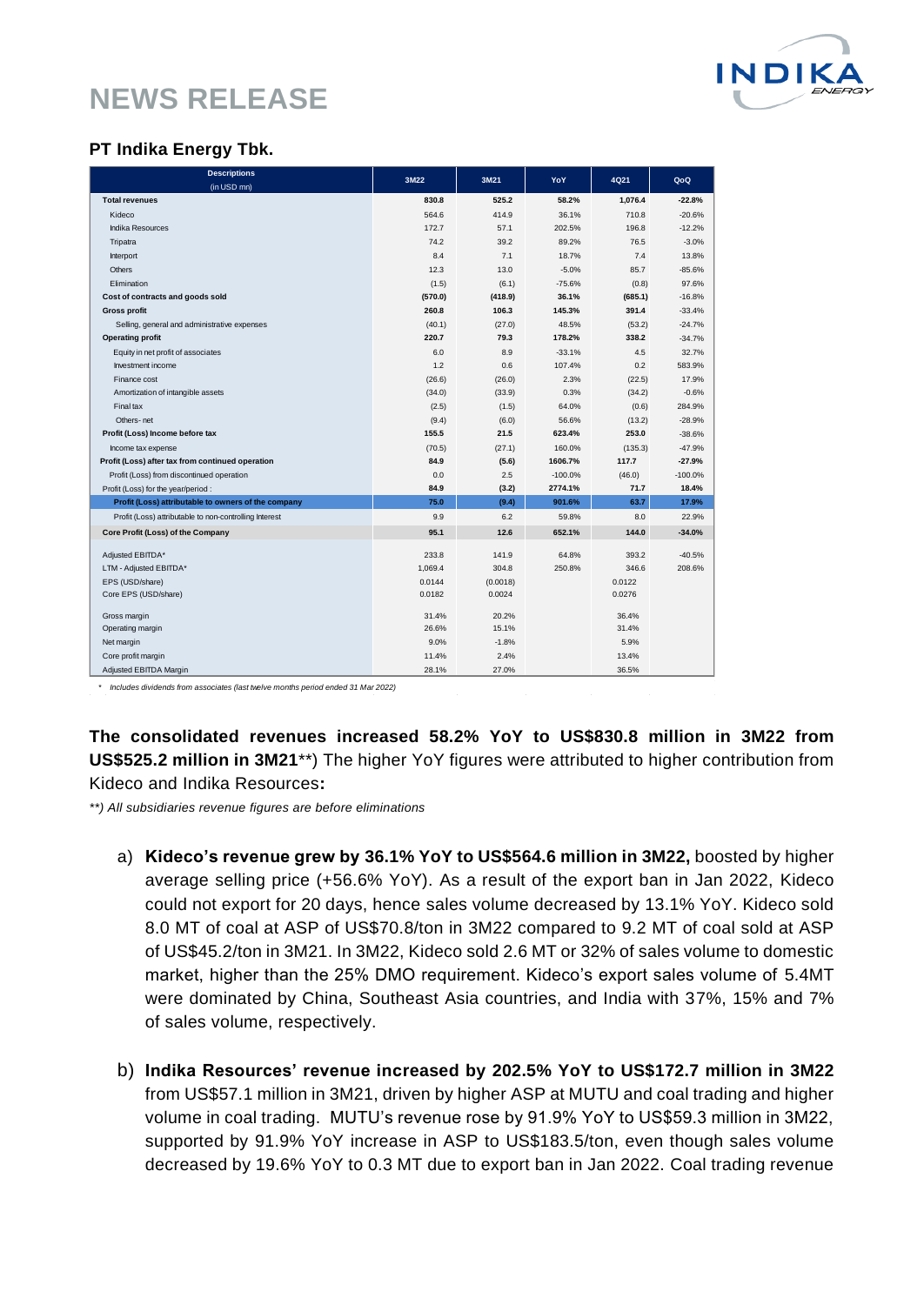

in 3M22 jumped by 333.2% YoY to US\$113.4 million, led by 98.3% YoY increase in ASP to US\$68.5/ton and 126.8% YoY increase in volume to 1.7 MT.

- c) **Interport revenue increased by 18.7% YoY to US\$8.4 million in 3M22,** of which US\$6.1 million came from KGTE, mainly due to higher volume of 18.1 kbd compared with 12.5 kbd in 3M21.
- *d)* **Tripatra's revenue increased by 89.2% to US\$74.2 million in 3M22** compared to US\$39.2 million in 3M21. The higher contribution, mainly due to: 1) BP Tangguh project which increased 32.2% YoY from US\$47.9 million in 3M21 to US\$63.3 million in 3M22; 2) new projects such as Star Energy Geothermal Salak and Cabott.

**Cost of Contracts and Goods Sold increased by 36.1% YoY to US\$570.0 million in 3M22 from US\$418.9 million in 3M21.** Kideco's cash costs excluding royalties increased 18.9% YoY to US\$32.8/ton in 3M22 compared to US\$27.6/ton in 3M21, mainly due to higher fuel rate (US\$0.67/lt in 3M22 vs US\$0.40/lt in 3M21) and higher contract mining rate.

**Gross profit rose 145.3% YoY to US\$260.8 million in 3M22 from US\$106.3 million reported in 3M21. The consolidated gross margin improved to 31.4% from 20.2% in FY20**, supported by strong performances from Kideco (GP margin of 37.6% in 3M22 vs 25.0% in 3M21) and MUTU (GP margin of 55.1% in 3M22 vs 45.5% in 3M21).

**SG&A expenses increased by 48.5% YoY to US\$40.1 million in 3M22** from US\$27.0 million in 3M21, mainly driven by higher marketing expenses in Kideco and MUTU and DMO expenses in MUTU.

**The Company reported Profit Attributable to the Owners of the Company of US\$75.0 million in 3M22** compared to loss of US\$9.4 million in 3M21.

**The Company reported Core Profit of US\$95.1 million in 3M22,** a significant jump (+638.8% YoY) **compared to Core Profit of** US\$12.6 million reported in 3M21.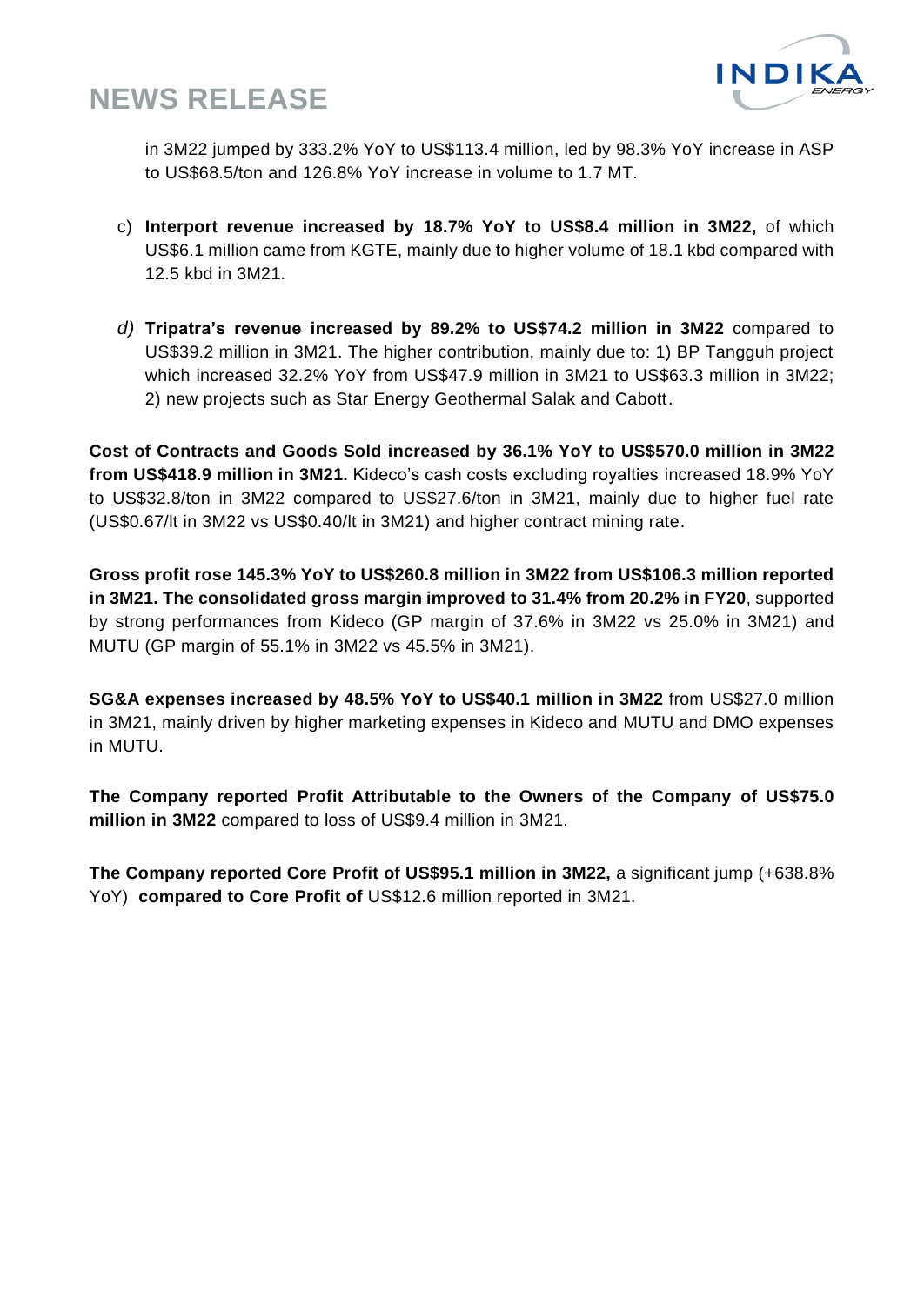

| <b>Descriptions</b>                                             | 3M22    | 3M21    | Change %    |
|-----------------------------------------------------------------|---------|---------|-------------|
| (in USD mn)                                                     |         |         | 3M22 - FY21 |
| Cash balance*                                                   | 1,125.3 | 772.8   | 14.1%       |
| Current assets                                                  | 1,947.8 | 1,476.7 | $-6.3%$     |
| Non current asset held for sale                                 | 448.2   | 0.0     | $0.0\%$     |
| <b>Total assets</b>                                             | 3,995.2 | 3,565.5 | 7.9%        |
| <b>Current liabilities</b>                                      | 1,023.4 | 812.7   | $-9.5%$     |
| Total Debt**                                                    | 1,462.1 | 1,668.3 | $-7.6%$     |
| Liabilities directly related to Non current asset held for sale | 267.4   | 0.0     | 100.0%      |
| Shareholder equity                                              | 1,002.1 | 866.4   | 11.4%       |
| Current ratio (X)                                               | 1.9     | 1.8     |             |
| Debt to Ebitda (X)                                              | 1.4     | 5.5     |             |
| Net Debt to Ebitda (X)                                          | 0.4     | 2.8     |             |
| Debt to equity $(X)$                                            | 1.5     | 1.9     |             |
| Net debt to equity $(X)$ ***                                    | 0.3     | 1.0     |             |

 $\mathcal{L}_{\mathrm{max}}$ 

 $\label{eq:2.1} \frac{1}{\sqrt{2}}\int_{\mathbb{R}^3}\frac{1}{\sqrt{2}}\left(\frac{1}{\sqrt{2}}\right)^2\left(\frac{1}{\sqrt{2}}\right)^2\left(\frac{1}{\sqrt{2}}\right)^2\left(\frac{1}{\sqrt{2}}\right)^2\left(\frac{1}{\sqrt{2}}\right)^2.$ 

 $\sim 10$ 

\* includes other financial assets and restricted cash

 $\;\star\star\;$  total debt with interest bearing exclude accrued interest and issuance cost

\*\*\* total debt minus total cash balance divided by shareholder equity

### **Kideco Financial and Operational Highlights**

| <b>Descriptions</b><br>(USD mn)                                        | <b>1Q22</b>                      | <b>1Q21</b>                      | YoY      | 4Q21                             | QoQ      |
|------------------------------------------------------------------------|----------------------------------|----------------------------------|----------|----------------------------------|----------|
| <b>Sales</b>                                                           | 564.6                            | 414.9                            | 36.1%    | 710.8                            | $-20.6%$ |
| Gross profit                                                           | 212.1                            | 103.7                            | 104.5%   | 355.9                            | $-40.4%$ |
| Operating profit                                                       | 191.2                            | 91.7                             | 108.6%   | 333.7                            | $-42.7%$ |
| <b>Net income</b>                                                      | 102.9                            | 51.1                             | 101.2%   | 182.6                            | $-43.6%$ |
| <b>EBITDA</b>                                                          | 201.4                            | 97.2                             | 107.1%   | 339.3                            | $-40.6%$ |
| Gross margin<br>Operating margin<br>Net margin<br><b>EBITDA</b> margin | 37.6%<br>33.9%<br>18.2%<br>35.7% | 25.0%<br>22.1%<br>12.3%<br>23.4% |          | 50.1%<br>46.9%<br>25.7%<br>47.7% |          |
| Overburden (mn bcm)                                                    | 42.6                             | 47.6                             | $-10.4%$ | 43.2                             | $-1.4%$  |
| Production volume (MT)                                                 | 7.7                              | 9.1                              | $-15.2%$ | 9.0                              | $-13.9%$ |
| Sales volume (MT)                                                      | 8.0                              | 9.2                              | $-13.1%$ | 8.4                              | $-4.6%$  |
| Stripping ratio (X)                                                    | 5.5                              | 5.2                              | 5.6%     | 4.8                              | 14.4%    |
| Cash Cost excl royalty (US\$/ton)                                      | 32.8                             | 27.6                             | 18.9%    | 30.2                             | 8.5%     |
| Average selling price (US\$/ton)                                       | 70.8                             | 45.2                             | 56.6%    | 85.0                             | $-16.8%$ |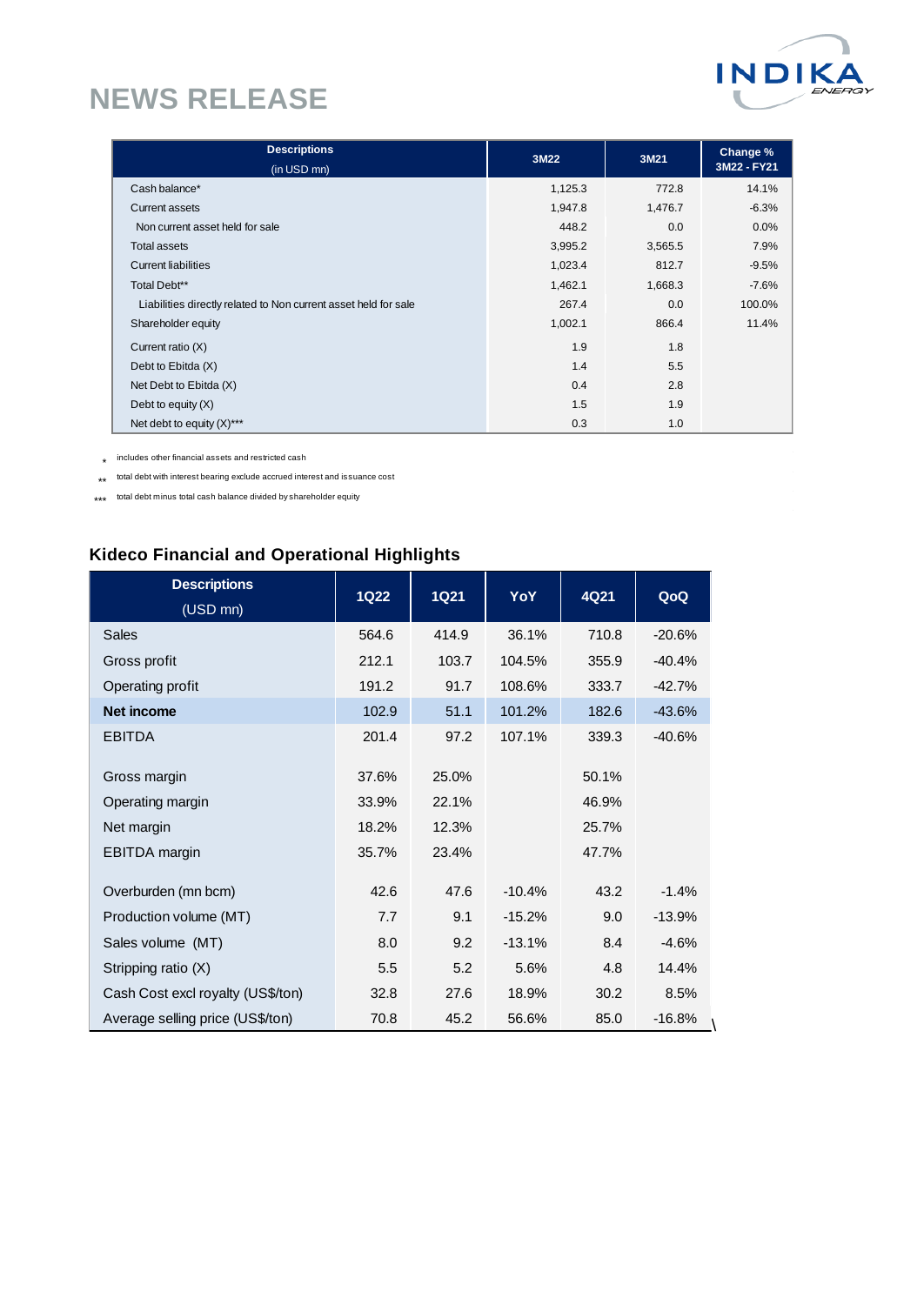

#### **Latest Development**

- On 20 May 2022, Extraordinary General Meeting of Shareholders approved the Company's plan to divest its entire 69.8% shares in PT Petrosea Tbk. Earlier, on 18 February 2022, Indika Energy has signed a Conditional Sale and Purchase Agreement with PT Caraka Reksa Optima ("CARA"), with effective date as of 25 February 2022. The transaction, at the amount of US\$146.58 million for 69.8% shares of Petrosea (based on indicative valuation of US\$210 million for 100% basis), is expected to be completed in June 2022.
- On 19 May 2020, the Company has signed loan to equity agreement of US\$7.5 million with Alpha JWC Ventures (AJWC) and Horizon Ventures, which later can be converted into 21.4% equity in the newly established PT Ilectra Motor Group (IMG) for AJWC and Horizon (combined). IMG aims to develop 2W EV business in Indonesia.
- On 16 April 22, PT Jaya Bumi Paser (JBP) signed US\$27 million credit facility agreement (green/ transition financing) with Bank DBS Indonesia (DBS) in relation to wood pellet project with adopting the Forest Stewardship Council (FSC) certification. This green financing was the first green financing provided by DBS in Indonesia

# # #

#### **ABOUT INDIKA ENERGY**

PT Indika Energy Tbk. ("Indika Energy") is Indonesia's leading integrated energy company through its strategic investments in the areas of **Energy Resources** – coal production (PT Kideco Jaya Agung, PT Multi Tambangjaya Utama); coal trading (Indika Capital Investment Pte. Ltd.); **Energy Services** – EPC - oil & gas (PT Tripatra Multi Energi, PT Tripatra Engineers & Constructors, PT Tripatra Engineering); EPC – contract mining (PT Petrosea Tbk. (IDX: PTRO).); **Energy Infrastructure** – marine transportation, ports & logistics for bulk goods and natural resources (PT Sea Bridge Shipping, PT Cotrans Asia, PT Indika Logistic & Support Services, PT Kuala Pelabuhan Indonesia); fuel storage (PT Kariangau Gapura Terminal Energi); coal-fired power plant (PT Cirebon Electric Power and PT Prasarana Energi Cirebon); **Minerals** – gold production (Nusantara Resources Limited); **Digital Ventures** - IT enterprise (PT Xapiens Teknologi Indonesia), digital technology services (PT Zebra Cross Teknologi), **Green Businesses -** Nature based solution (PT Indika Multi Properti), Renewable Energy (PT Empat Mitra Indika Tenaga Surya), Electric Vehicle (PT Ilectra Motor Group). [www.indikaenergy.co.id](http://www.indikaenergy.co.id/)

#### **FURTHER INFORMATION**

Ricardo Silaen, CFA – Head of Investor Relations Nicky Kurniawan – Head of Corporate Finance E [investor.relations@indikaenergy.co.id](mailto:Investor.Relations@indikaenergy.co.id) T +62 21 2557 9888